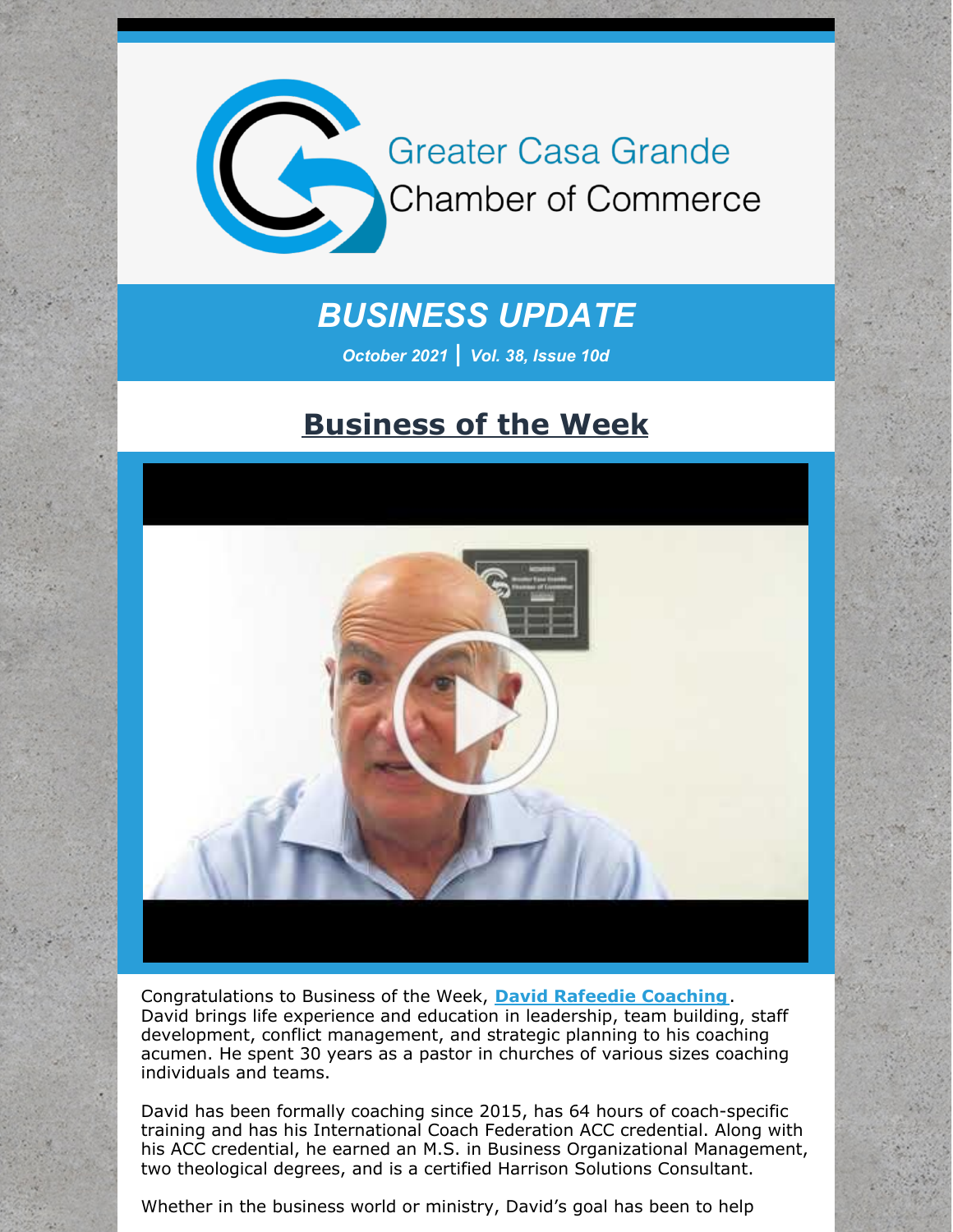people around him achieve their goals and to grow personally. If you or your business would benefit from David's professional coaching, please contact him at 520-709-1860 and tell him the Greater Casa Grande Chamber of Commerce sent you.

# **Chamber Networking Events**

**Register prior to the event on our website by clicking the event links**

#### **October [Business](https://r20.rs6.net/tn.jsp?f=001Nt70Rx8pssGKV118FS69eCf1JbaBDPLRMbtcdfyQIqogLHncf_VSW9a8J0qVe8AAD9sEXvsbpydtOFr8fb9RysEK4vmuXO14OOoH1bC-CzZUhwvT3vuztz7zuB-HLe_o509hZzsxfVrTw7HuzIDdDym_Mq_SLXfQfqU8vfZoLrgy-7jc3RvFGvu2rWQ8xD_O2OwxBobG7KdfE7WEO4ogohlRpGYeM34FVYJj3KpR9WA=&c=&ch=) After Hours**

**Wednesday, October 27, 5:15pm – 7:00pm Caywood Farms, 841 Highway 287, Casa Grande**

 $\sim$ Make Connections and Build Business Relationships $\sim$  $\sim$ Enjoy tasty appetizers $\sim$  $\sim$ New Member Plaque Presentations $\sim$  $\sim$ Raffles - 50/50 CA\$H Drawing $\sim$ No charge for Chamber member representatives to attend! \$20 for prospective members to attend. \_\_\_\_\_\_\_\_\_\_\_\_\_\_\_\_\_\_\_\_\_\_\_\_\_\_\_\_\_\_\_\_\_\_\_\_\_\_\_\_\_\_\_\_\_\_\_\_\_\_\_\_

**Promote your business, even when you can't be there in person!** *If your organization would like to donate branded items, swag, gift cards or other goodies as door prizes for our popular evening mixers, please call us or drop items off at the Chamber office.*

**Last minute registrations still available!**

# **Annual Fall Golf Tournament**

#### **Friday, November 5, 2021**

8:00am Shotgun Start



11 Mission Parkway South, Casa Grande, AZ 85194

# **[Register](https://cca.casagrandechamber.org/EvtListing.aspx?dbid2=AZCAGR&evtid=20785&class=E) Online HERE for Golf and Sponsorships!**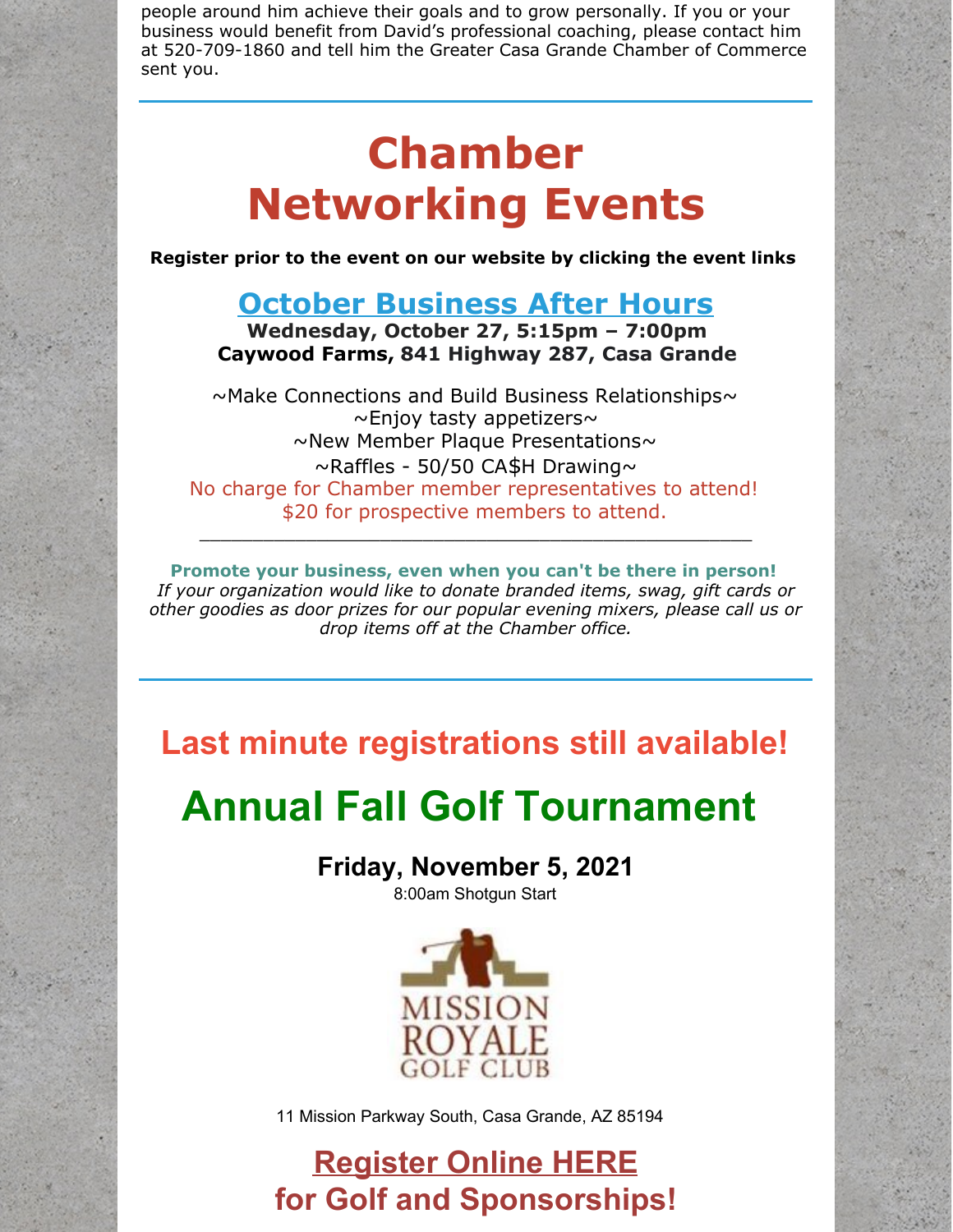#### **\* Registration is no longer conducted via email or phone \*** Instead utilize our convenient online registration and payment feature for members only! View the full Chamber Events Calendar any time at **[www.casagrandechamber.org](http://www.casagrandechamber.org)**

#### **Haven't set up your online Representative Account to register for Chamber events?**

- 1. Your USERNAME is your first name or your email address
- 2. Your PASSWORD can be set or reset by clicking "Forgot your password?" and following the email instructions
- 3. Once your account login is established, you will have access to the complete description of golf and sponsorships
- 4. You may choose to be invoiced, or pay with a credit card at the time of registration
- 5. Once your registration is complete, a confirmation email is sent containing either an invoice or your paid receipt

**\_\_\_\_\_\_\_\_\_\_\_\_\_\_\_\_\_\_\_\_\_\_\_\_\_\_\_\_\_**

#### **GOLF: \$100/person or \$380/foursome**

Includes 18 holes of golf, cart, swag bag, drink tickets, and buffet lunch. On-Course and Fun Hole opportunities! Awards/Prize Ceremony! **Hole in One Opportunity – Win a 2021 Can-Am Maverick Max x3 XRS Turbo RR**

#### **\*\* Additional Team Packages starting at \$480 \*\***

**Packages include valuable, time and money-saving options including:** EXTRA Drink Tickets Tickets for Prize Drawings and 50/50 Cash Drawing Mulligans and Toss-Ups for each player Team Buy-A-Drive Advantage Promotional Opportunities **\_\_\_\_\_\_\_\_\_\_\_\_\_\_\_\_\_\_\_\_\_\_\_\_\_\_\_\_\_**

## **SPONSORSHIP OPPORTUNITIES**

View full details after setting up your Representative Account on our **[website](http://www.casagrandechamber.org)** Events tab – Chamber Calendar

*19 th Hole Lunch Sponsor - Includes Golf Foursome - \$1000 Tee Sponsor - \$100 Hat Sponsor (Exclusive) - Donate 150 branded Hats Prize Sponsor – Donate a prize for our drawing (\$50 minimum value) Swag Sponsor - Donate 150 branded items for Golfer Swag Bags*

**For more information or if you would like assistance setting up your login access to register for golf and/or a sponsorship, please contact the Chamber at 520-836-2125**

## **Remembering Fernando Cornejo**

We were deeply shocked and saddened to learn of the recent passing of community leader and Chamber member, Fernando Cornejo.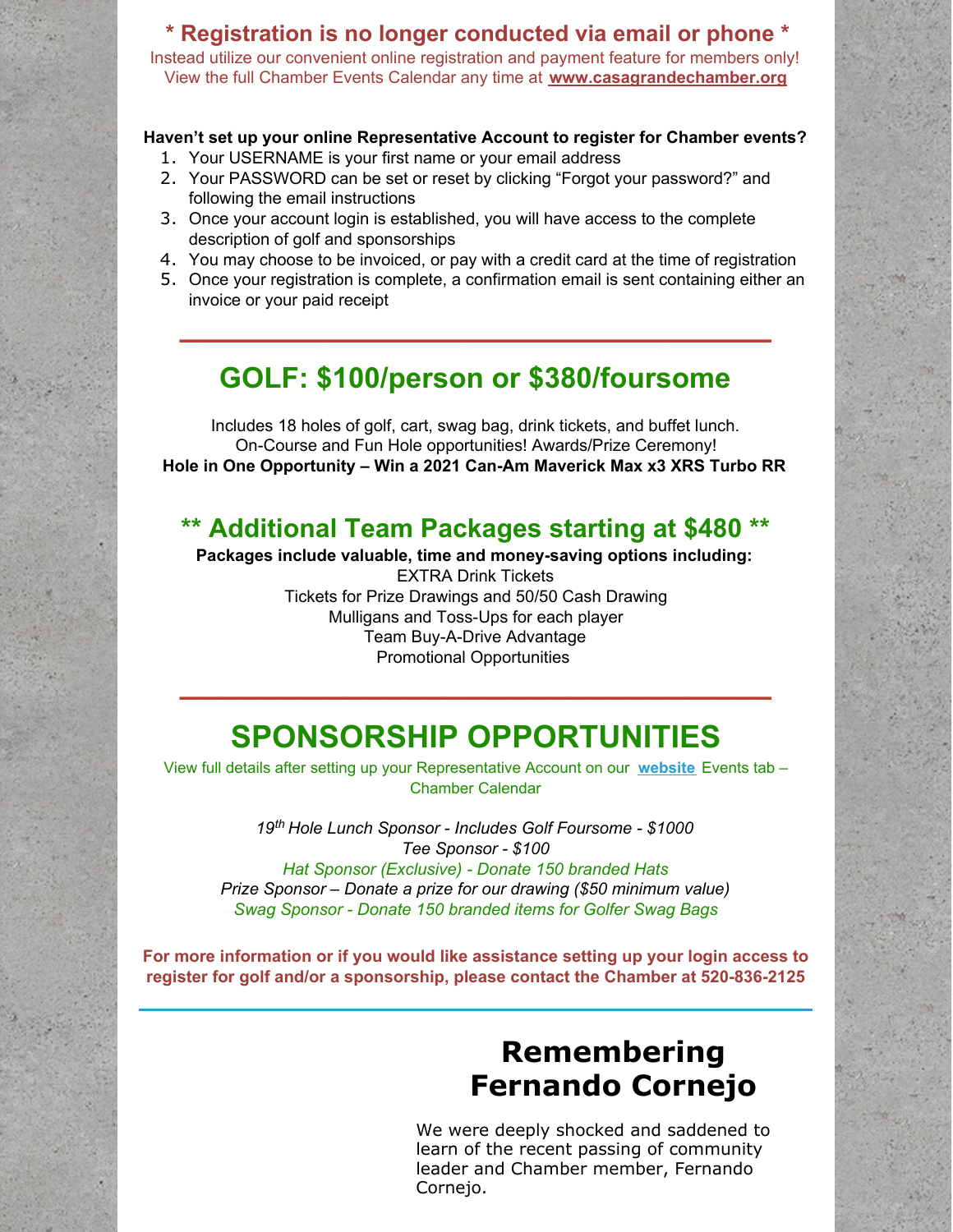

Fernando Cornejo served our community in many ways including but not limited to Against Abuse, Inc., Casa Grande Rotary Club, Valley Humane Society., Cesar E. Chavez Memorial Committee and Honoring/Hiring/Helping our Heroes of Pinal County. Fernando was a member of the Chamber's Board of Directors, and recipient of the Chamber's 2010 Business Leader Award.

He will be missed but not forgotten.

# **Making the most of a Member Moment**

We were happy to present Hilary Adams, Licensed Sales Agent with new Chamber Member, **[Devoted](http://www.devoted.com) Heath**, their member Plaque.

Devoted Health offers Medicare Advantage plans, stating "At Devoted Health, we want to make your healthcare easier, more affordable, and a whole lot more caring."

Learn more, call 520-808-5021.



### **Business Briefs**

October's Monthly Fly-In Breakfast is hosted by the Pinal Lodge #30 Masons, Saturday, October 30, 7:00am, at the **Casa [Grande](https://casagrandeaz.gov/municipal-airport/) Airport**, 3225 North Lear Avenue. Breakfast includes: Biscuits and Gravy, Eggs & Bacon, Pancakes & Sausage, Coffee & Juice. Only \$8 per person. This event is hosted monthly, the last Saturday of the month.

\_\_\_\_\_\_\_\_\_\_\_\_\_\_\_\_\_\_\_\_\_\_\_\_\_\_\_\_\_\_\_\_\_\_\_\_\_\_\_\_\_\_\_\_\_\_\_\_

The **Arizona [Commerce](http://r20.rs6.net/tn.jsp?f=001SkEbY6S5c_cQ3y1HIaOw0L8jlX9abf_pEcIRRHG4Yi9DmrL60O5qqbS0cIsAlwk8qt5PCLvUm1m7XDGV7FW-AV7fSfGUTj05S6WJYXcAH07nDPiO8eD3s42OpoRYpl-uFgPvFRr52ysAnWQiPnGB1Q==&c=40Rchfu24fH_FSH_SPfTMXFJfdwMX2fJ9RdcTJQdqdoM4_J4K6Yrog==&ch=_uiGZHVIP-vChPUTNtsEjpPTVZUaeuo3h9avpJB2DGRYFnfbn9Takw==) Authority** has announced the following Boot Camp sessions:

[Thursday,](https://azcommerce.zoom.us/webinar/register/WN_XB0Mfsf6S0iEzANO8N_rEg) October 28 | 9:00am | **Your Business on TikTok | Learn More and Register Here**.

Tuesday, [November](https://azcommerce.zoom.us/webinar/register/WN_DjDXQEulScCkRQxMGKP9ZQ) 2 | 9:00am | **How to Handle Haters | Learn More and Register Here**. \_\_\_\_\_\_\_\_\_\_\_\_\_\_\_\_\_\_\_\_\_\_\_\_\_\_\_\_\_\_\_\_\_\_\_\_\_\_\_\_\_\_\_\_\_\_\_\_

**[CrossRoads](https://r20.rs6.net/tn.jsp?f=0018PIxeZcgSjXHDbjFEFSM3HcuGt68LFEk9cNXMuXW5-MUcohdjzI4-sMetSEQcb_r2r1IK3aYLS8LhYHfatVhUsoAHQ3Ty2qaKEwXxrzoEVXQtxmMAGNGV59oJevZnPxTJNXr-pW8NmSY9pBFX77PeA==&c=bC7LA_txQh2-Q-fHt4_gadG5zQUI7J-Cb-jyeReg_ToUuIJ90OGSQQ==&ch=NLZ0hafGRPdwcj4NgXisG2ZYk-74zvs69nmBoF2geJe2DWwgxlL0AQ==) Church** is hosting their 3rd Annual Casa Grande Thunderfest Custom Car & Bike Show, Saturday, November 6 - 9:00am - 2:00pm, at 3151 North Piper Road, Casa Grande. \$30 per entry, \$40 at the gate - Pre-register NOW. Learn about categories **[www.crossroadscg.com](https://r20.rs6.net/tn.jsp?f=0018PIxeZcgSjXHDbjFEFSM3HcuGt68LFEk9cNXMuXW5-MUcohdjzI4-j3dc6ZwSY13rqq4jP9NMYLjrC5o_FoWQ_GYZLP_YvvQ6xGujO12i9nd667u9KwoMfD1T8lblwLlAD1PkybHpUYNG0ugbd0rYA==&c=bC7LA_txQh2-Q-fHt4_gadG5zQUI7J-Cb-jyeReg_ToUuIJ90OGSQQ==&ch=NLZ0hafGRPdwcj4NgXisG2ZYk-74zvs69nmBoF2geJe2DWwgxlL0AQ==)** (space is limited). Sponsorship available, call 520-509-6731.

\_\_\_\_\_\_\_\_\_\_\_\_\_\_\_\_\_\_\_\_\_\_\_\_\_\_\_\_\_\_\_\_\_\_\_\_\_\_\_\_\_\_\_\_\_\_\_

The **Pinal Chapter of West & Southeast Realtors® of the Valley [\(WESERV\)](https://pinal.weserv.realtor/)** is hosting the **Pinal 5k Realtor® [Memorial](https://weserv.realtor/calendar.html?eid=4991) Run**, "Rock for a Cause, 7:00am - 11:00pam, Saturday, November 13, 2021, at Carr McNatt Park, 1115 North Brown Avenue, Casa Grande. This "Rock Band" themed